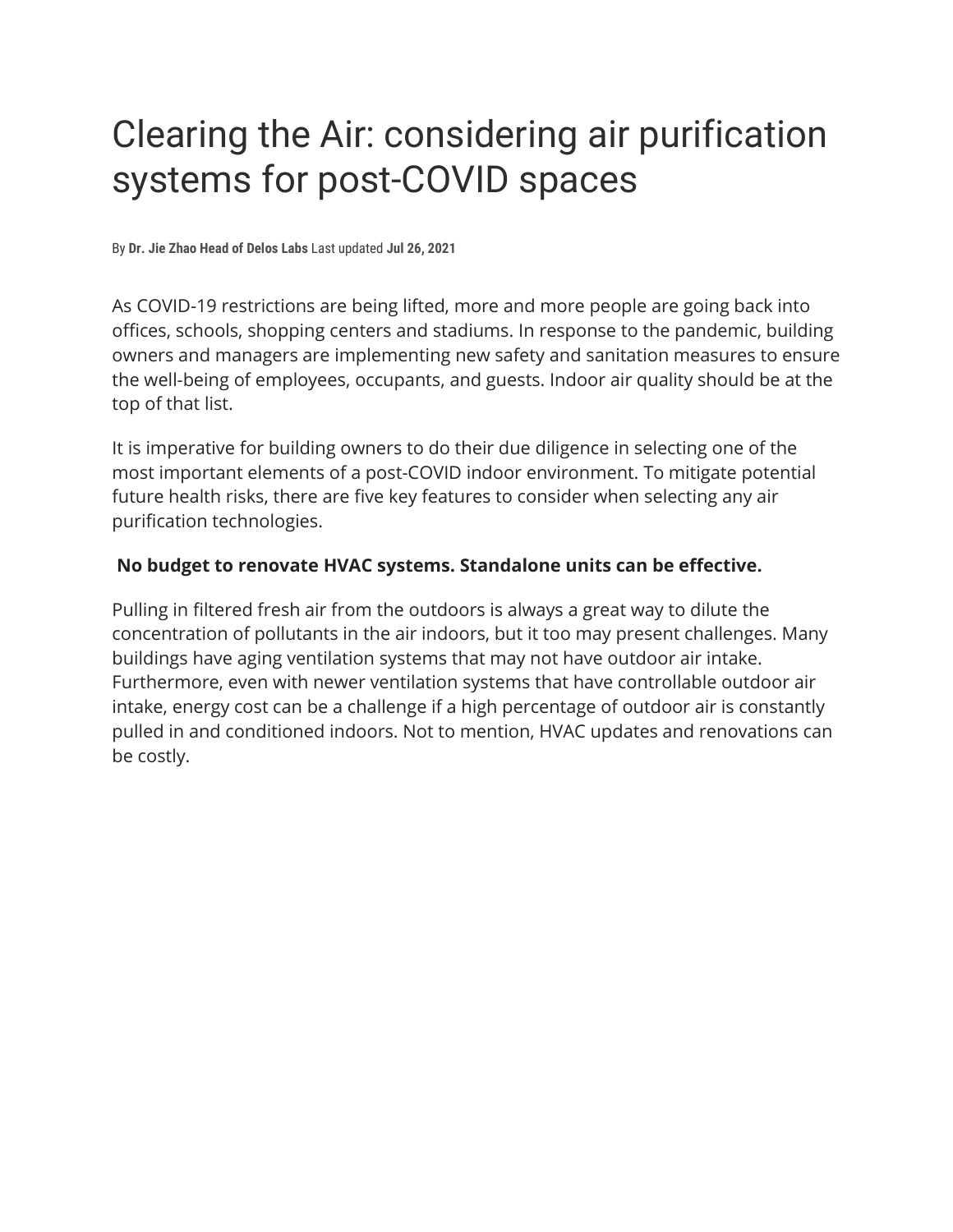

Standalone units on the other hand can be very effective in reducing major indoor air pollutants. Similar to HVAC systems, standalone units increase air change rate by internally circulating air while trapping pollutants inside the systems. Standalone units only need to be implemented in highly populated areas of the building, can be moved from room to room, and can be turned on and off when needed.

# **Look beyond the company's marketing claims and turn to third-party testing data**

There are many types of air purification technologies, and probably the best way to objectively evaluate them is through third-party testing data. There are three types of testing data that are important when analyzing air purification technologies:

- Lab performance data based on widely accepted standards, such as the clean air delivery rate (CADR) for different pollutants.
- Harmful by-product testing data, which addresses the potential for the technology to have negative health effects.
- Real-world efficacy testing data to demonstrate the technologies' effectiveness in a building.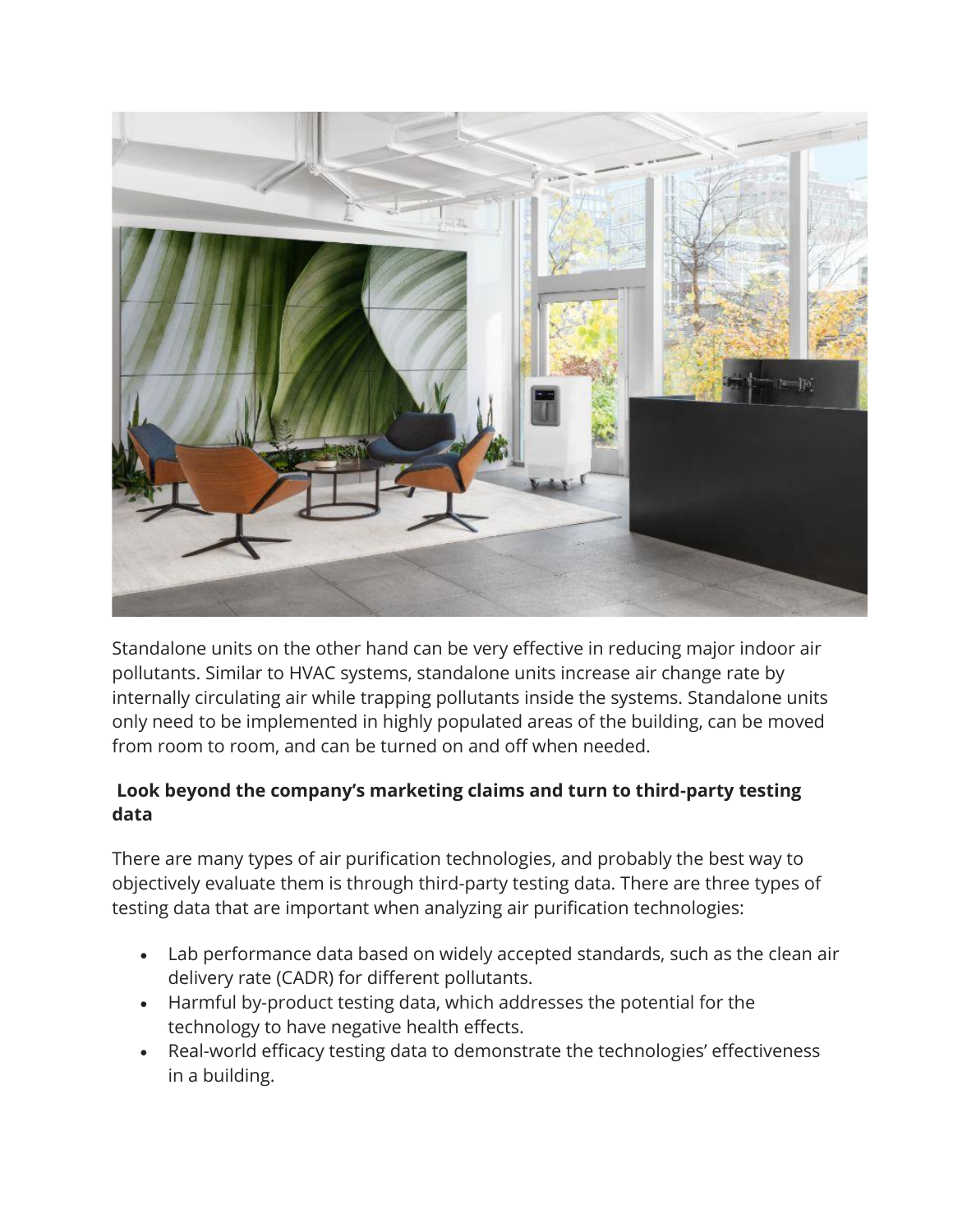Performance testing data gives the purchaser an objective picture of a product and removes the potential bias from a company's own claims. When choosing an air purifier, one should ask the manufacturer to show this data from a third-party testing lab.



# **Size matters: the difference between 1 micron and 0.1 microns is the spread of a global virus**

Building owners should consider the size of the particles the air filtration system is able to filter; this is especially crucial during and following a global pandemic. One micron or one-tenth of a micron might not sound like a big difference, but the difference could mean the ability to capture particles down to the viral size. For context, SARS-CoV-2 (the virus that causes COVID-19) particles range from 0.06 to 0.14 microns in size. Air purifiers have the potential to rid the air of harmful pathogens and pollutants, but if the filters are not properly sized, the effectiveness decreases. When choosing an air purifier, make sure to check out the filter performance data.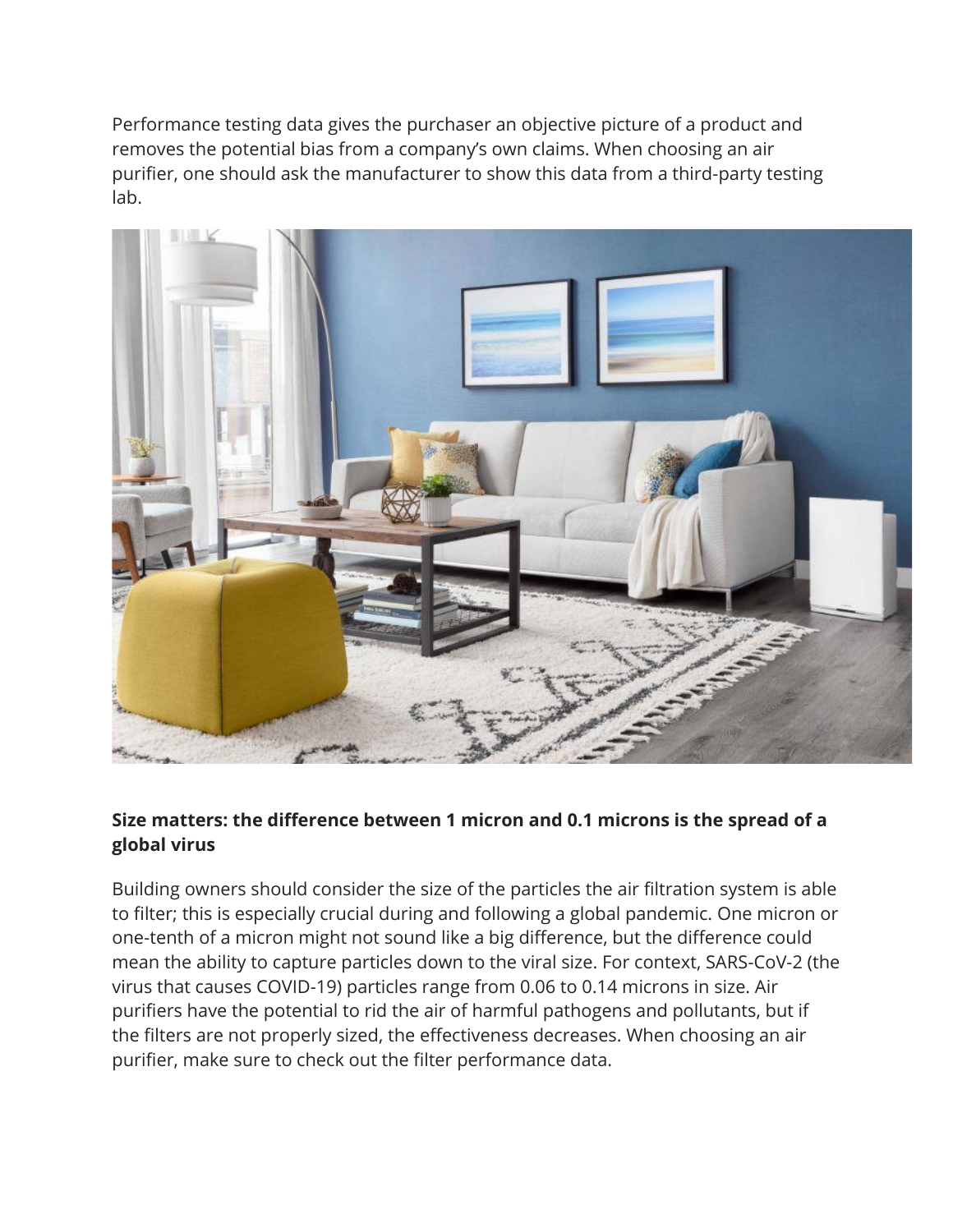### **Ozone can be a dangerous by-product**

Ozone is a by-product of many air purification technologies. It is especially common in ones that can neutralize bacteria and viruses, which is critical in any post-pandemic environment. However, while these units might do a good job at eliminating viral particles, some units on the market generate more ozone at the respiratory level than is safe.

Despite the efficacy an air purification system may portray, ozone is known to cause serious health effects and should not be overlooked. When choosing an air purifier, make sure to look for units that have certifications for safe levels of ozone emissions, such as UL2998 or the standards set by the California Air Resources Board (CARB).

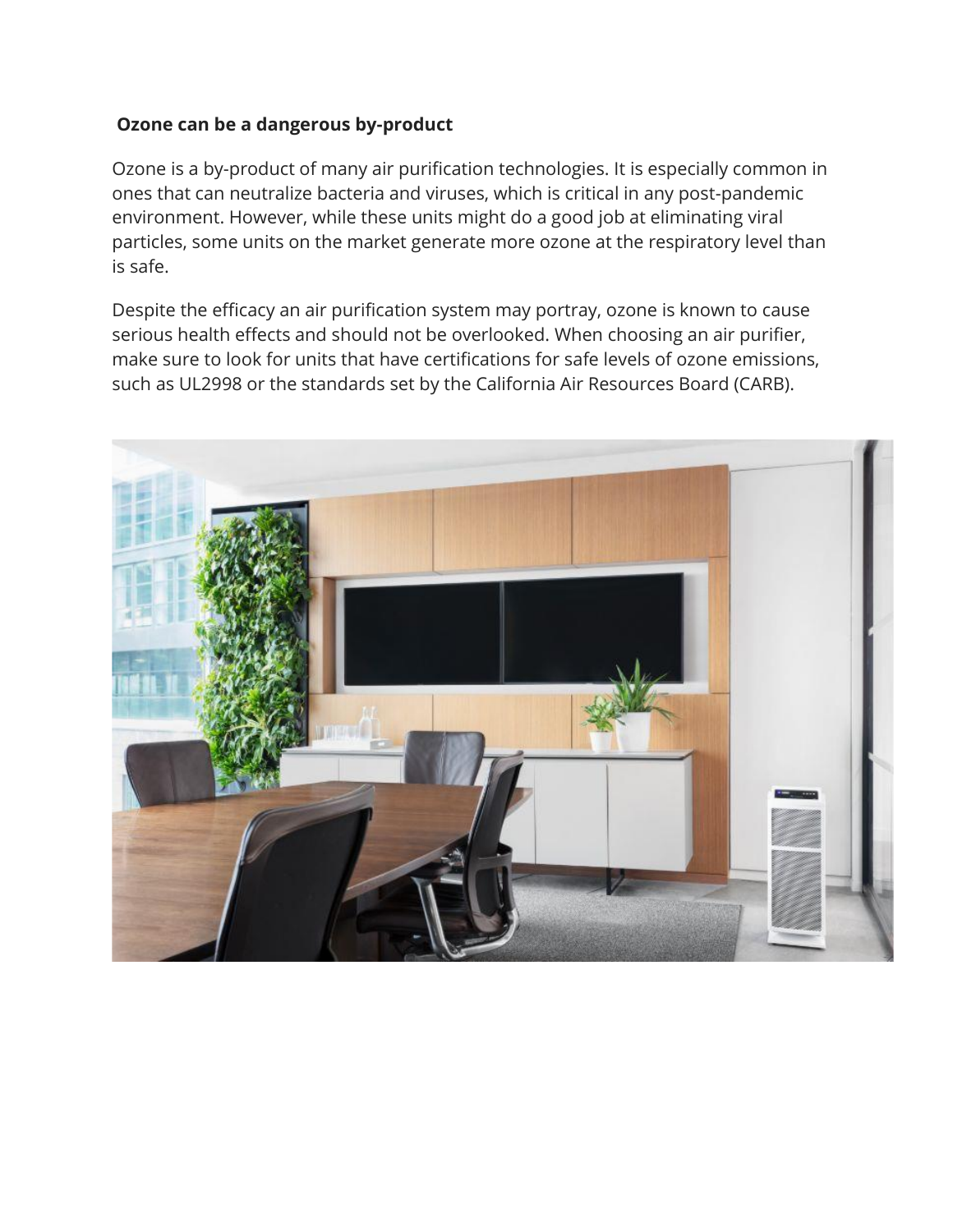### **Is ionization technology good or bad?**

"Bipolar ionization" is a new electronic air filtration technology that sends ions into the air to attach to airborne particles, such as bacteria and viruses, and makes them fall to the ground, deactivated. However, if an ionization system does not have mechanical filtration to trap or collect these particles, they will attach to walls, floors, and other surfaces near the air purifiers as dust, which can be harmful. Some ionization technologies are also known for producing dangerous levels of ozone. Therefore, when choosing an air purifier with ionization technologies, make sure to take extra precaution.

While COVID-19 has prompted individuals to be more conscious about their health, the indoor environments in which we spend roughly 90 per cent of our time has been a concern for decades. Indoor air quality has long-lasting effects on physical health, mental health, concentration, and attentiveness. We ingest 300 gallons of air a day and only one gallon of water and yet our understanding of the value of water to our health is a lot better than our understanding of air.

Ventilation and air purification upgrades are not only an essential element for building owners to consider in a post-COVID indoor environment, but they are also a future mitigation strategy for other airborne viruses. The decision to upgrade current air systems is significant because of the claims each producer makes about their system, the number of products available and the expense, not to mention the number of products available on the market. A science-driven company, such as Delos Canada, can help building owners, operators and builders find the right technology through its evidence-based and data-driven evaluation process.